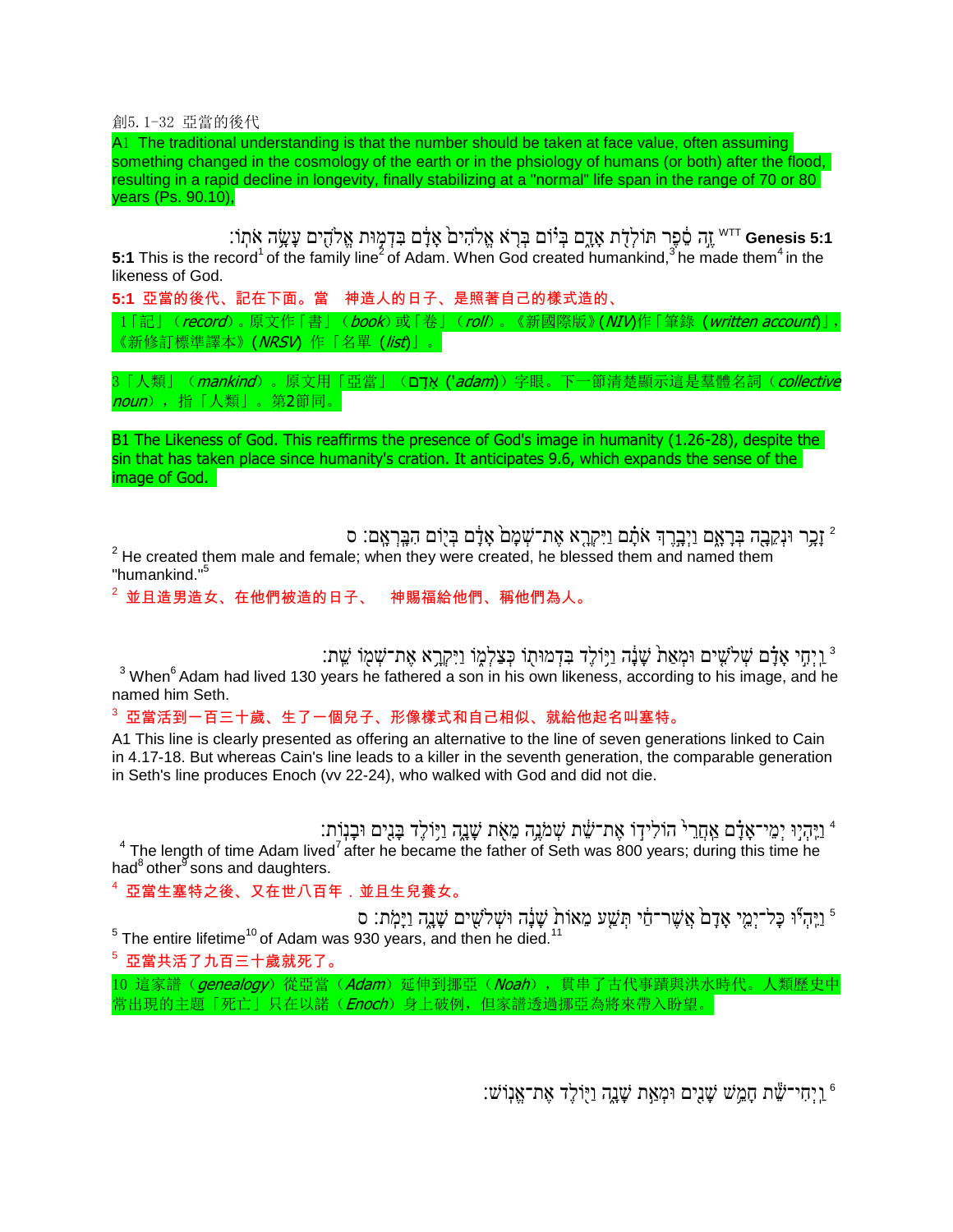$6$  When Seth had lived 105 years, he became the father<sup>12</sup> of Enosh.

<sup>6</sup> 塞特活到一百零五歲、生了以挪士。

וַיִּחִי־שֶׁת אַחֲרֵי הוֹלִידוֹ אֵת־אֱ נוֹשׁ שֶׁבַע שָׁנִים וּשְׁמֹגֶה מֵאוֹת שָׁנָה וַיִּוֹלֶד בְּנִים וּבְנְוֹת:<br><sup>7</sup> Seth lived 807 years after he became the father of Enosh, and he had<sup>13</sup>other<sup>14</sup> sons and daughters.  $^7$  塞特生以挪士之後、又活了八百零七年,並且生兒養女。

ַיֵּהִיוּ כַּל־יִמֶי־שֶׁת שְׁתֵּים עֵשְׂרֵה שַׁנֲה וּתְשֵׁע מֵאָוֹת שַׁנֵה וַיַּמְתּ: ס [  $8$  The entire lifetime of Seth was 912 years, and then he died. <sup>8</sup> 塞特共活了九百一十二歲就死了。

וֶיְחֵי אֱנוֹשׁ תִּשְׁעֵים שֲנֵה וַיִּוֹלֵד אֶת־קֵינֵן: 9 <sup>9</sup> When Enosh had lived 90 years, he became the father of Kenan. <sup>9</sup> 以挪士活到九十歲、生了該南。

וֹ וַיְחֵי אֲנוֹשׁ אֲחֲרֵ<sup>ֶּ</sup> הוֹלִידְוֹ אֵת־קֵינָ֫ן חֲמֵשׁ עֵשָׂרֵה שֶׁנֶה מֵאָוֹת שֶׁנֶה וַיִּוֹלֵד בָּנִיִם וּבָנִוֹתִ <sup>10</sup> Enosh lived 815 years after he became the father of Kenan, and he had other sons and daughters.  $^{10}$ 以挪士生該南之後、又活了八百一十五年,並且生兒養女。

וּו וַיֵּהִיוּ כַּל־יָמֱי אֲנוֹשִׁ חִמֲשׁ שַׁנִים וּתְשֵׁעַ מֵאָוֹת שַׁנַה וַיּמִתְ: ס <sup>11</sup> The entire lifetime of Enosh was 905 years, and then he died. <sup>11</sup> 以挪士共活了九百零五歲就死了。

וַיְתִי קִינָן שִׁבְעִים שָׁנֵה וַיָּוֹלֶד אֶת־מְהַלַלְאֵל:<sup>12</sup> <sup>12</sup> When Kenan had lived 70 years, he became the father of Mahalalel. <sup>12</sup> 該南活到七十歲、生了瑪勒列。

וַיְחָי קִינָן אַחֲרֵי הוֹלִידָוֹ אֶת־מְהָלַלְאֵ֫ל אַךְבָּעִים שָׁנָה וּשְׁמֹנֶה מֵאָוֹת שָׁנֶה וַיִּוֹלֶד בָּנִים וּבָנְוֹתִ <sup>13</sup> Kenan lived 840 years after he became the father of Mahalalel, and he had other sons and daughters. 13 該南生瑪勒列之後、又活了八百四十年,並且生兒養女。

וֵיהְיוּ כָּל־יְמֵי קִינָׂן עֱשֶׂר שָׁנִים וּתְשַׁע מֵאָוֹת שַׁנֵהְ וַיַּמִׂתָ

ס

<sup>14</sup> The entire lifetime of Kenan was 910 years, and then he died <sup>14</sup> 該南共活了九百一十歲就死了。

וַיִּ מַהַלַלְאֵ֫ל הָמֵֽשׁ שָׁנֵיִם וְשִׁשְֵׁים שָׁנֵהְ נַיְוֹלֶד אֶת־יֶרֶד: "  $15$  When Mahalalel had lived 65 years, he became the father of Jared.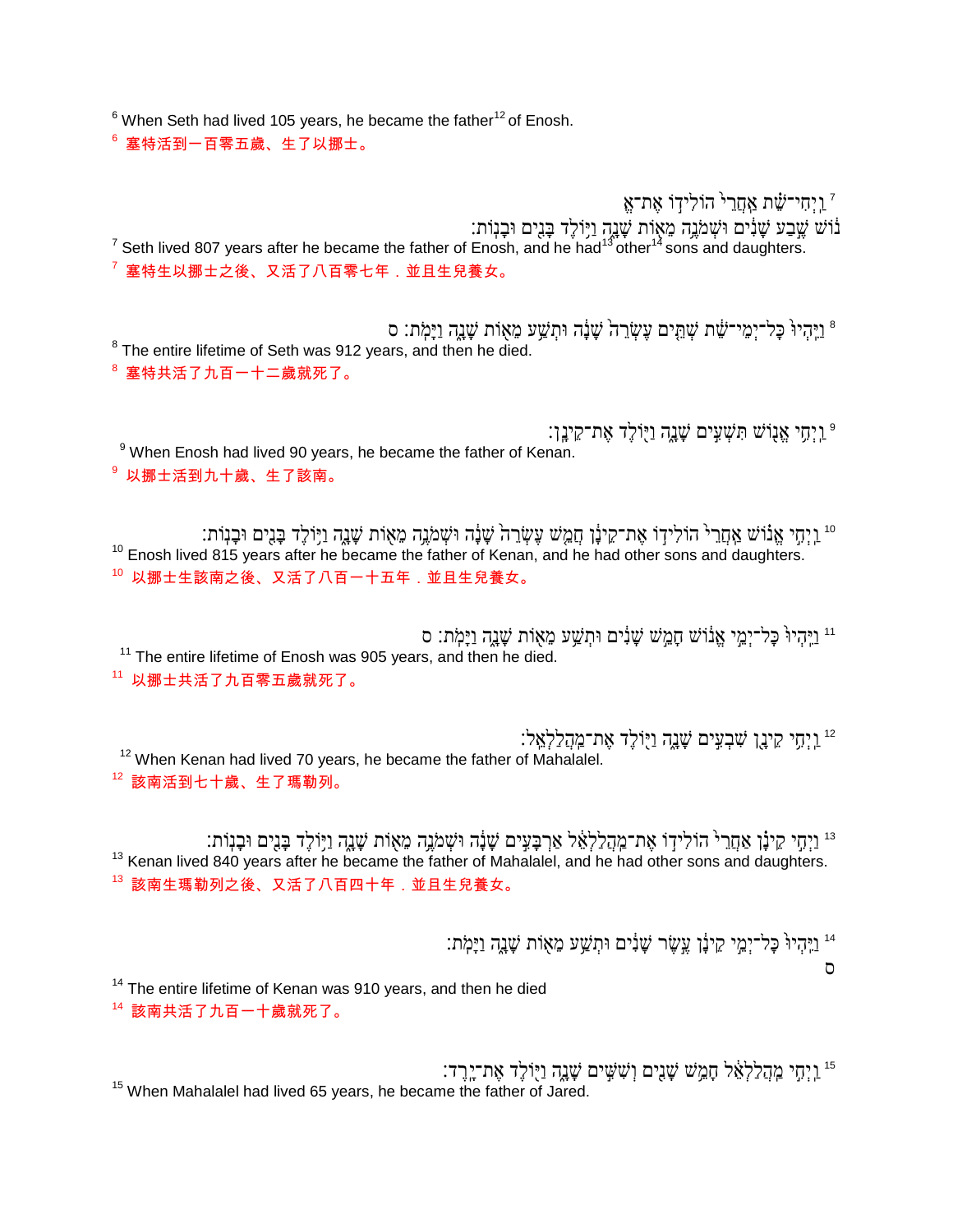$15$  瑪勒列活到六十五歲、生了雅列。

וַיְחִי מְהַלַלְאֵ֫ל אַחֲרֵי הוֹלִידָוֹ אֶת־יֶ֫רֶד שְׁלֹשִִים שָׁנָּה וּשְׁמֹגֶה מֵאָוֹת שָׁנֶה וַיִּוֹלֶד בָּנִים וּבָנִוֹתִ " <sup>16</sup> Mahalalel lived 830 years after he became the father of Jared, and he had other sons and daughters. <sup>16</sup> 瑪勒列生雅列之後、又活了八百三十年.並且生兒養女。

ַיִּהְיוּ כַּל־יָמֵי מַהֲלַלְאֶל חָמֵשׁ וְתִשְׁעָים שַׁנָּה וּשָׁמֹנֵה מֵאָוֹת שַׁנֵה וַיַּמִתְ׃ סִ <sup>17</sup> The entire lifetime of Mahalalel was 895 years, and then he died.

<sup>17</sup> 瑪勒列共活了八百九十五歲就死了。

וַיְ חִי־י יָר עֲתֵ֣יִם וְשִׁשֵׁים שֵׁנֵה וּמְאַת שָׁנֵה וַיִּוֹלֵד אֶת־חֲנִוֹךְ׃ " <sup>18</sup> When Jared had lived 162 years, he became the father of Enoch. <sup>18</sup> 雅列活到一百六十二歲、生了以諾。

וֹּ וַיְחִי־יָ֫רֶד אֲחֲרֵיּ הוֹלִידְוֹ אֶת־חֲנוֹךְ שְׁמֹנֶה מֵאָוֹת שָׁנֶה וַיִּוֹלֶד בָּנִים וּבָנְוֹתִ <sup>19</sup> Jared lived 800 years after he became the father of Enoch, and he had other sons and daughters. 19 雅列生以諾之後、又活了八百年. 並且生兒養女。

ַיְּהִיוּ כַל־יִמְי־יֹרֵד שָׁתֲיָם וְשָׁשִׁים שַׁנָה וּתְשֵׁע מֵאָוֹת שַׁנֵה וַיַּמִתְ: פ <sup>20</sup> The entire lifetime of Jared was 962 years, and then he died.

<sup>20</sup> 雅列共活了九百六十二歲就死了。

וַיְחִי חֲנוֹךְ חָמֵשׁ וְשָׁשִׁים שָׁנֵה וַיְוֹלֶד אֶת־מְתוּשֶׁלַח:  $21$  When Enoch had lived 65 years, he became the father of Methuselah.

<sup>21</sup> 以諾活到六十五歲、生了瑪土撒拉。

ּיַּתְהַלֵּ֖דְ חֲנוֹדְ אֶת־הָאֱלֹהִ֫ים אֲחֲרֵי הוֹלִידְוֹ אֶת־מְתוּשֶׁלַח שְׁלָשׁ מֵאָוֹת שָׁנֶה וַיָּוֹלֶד בָּנִים וּבָנְוֹת: <sup>22</sup> After he became the father of Methuselah, Enoch walked with God<sup>15</sup> for 300 years,<sup>16</sup> and he had other<sup>17</sup> sons and daughters.

<sup>22</sup> 以諾生瑪土撒拉之後、與 神同行三百年.並且生兒養女。

15「與神同行」(walked with God)。第七代和其他各代的模式不同, 經文不是簡單地描寫以諾(Enoch) 「活了」若干年,而註明他「與神同行」。原文動詞的「行 (to walk)」(קלך, chalakh))與介系詞「同 (with)」 (ת) ref) 搭配使用甚為罕見, 撒母耳記上25:15用以形容大衛(David)的僕人和拿八(Nabal)的僕人相 處融洽,在田野比鄰合作。5:22建議以諾和神「相處融洽」,可能暗示以諾與神親近,過的是敬虔的生活。 記錄在舊約次經《以諾一書》(1 Enoch) 1:9, 猶大書14引喻早期猶太傳說,說以諾曾預言未來的審判。參F. S. Parnham, "Walking with God," *EvQ* 46 (1974): 117-18.

וַיִּהְי כַּל־יָמֵי חֲנָוֹךְ חָמֵשׁ וְשָׁשִׁים שָׁנָה וּשָׁלְשׁ מֵאָוֹת שָׁנֵה: <sup>23</sup>

 $23$  The entire lifetime of Enoch was 365 years.

 $23$ 以諾共活了三百六十五歳。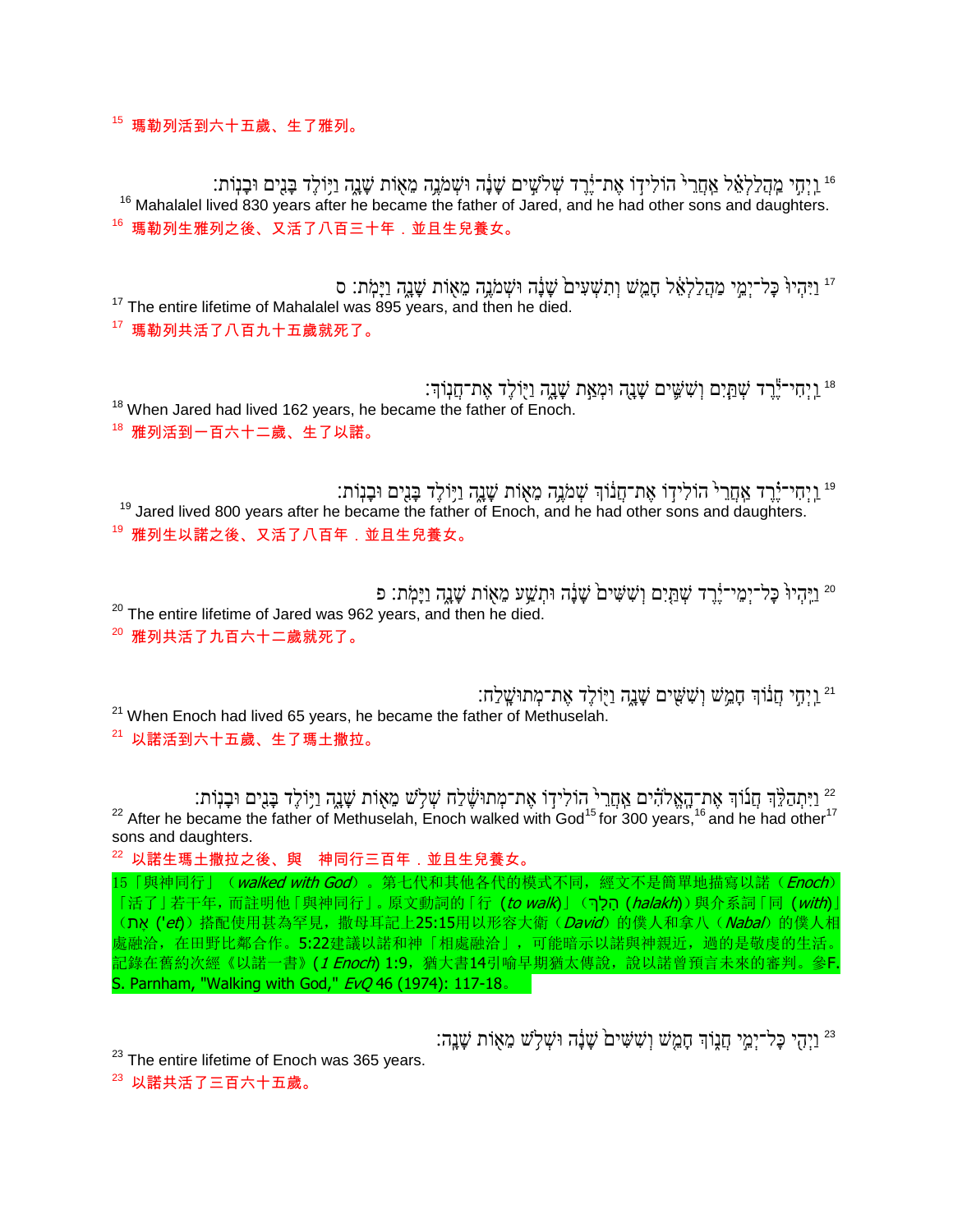וַיִּתְהַלֵּ֣ךְ חֲנָוֹךְ אֶת־הָאֱלֹהֶים וְאֵינֶّנּוּ כִּי־לָקֵח אֹתֻוֹ אֱלֹהִים: פ

 $^{24}$  Enoch walked with God, and then he disappeared<sup>18</sup> because God took<sup>19</sup> him away.

 $24$  以諾與 神同行、 神將他取去、他就不在世了。

18「取去」(took away)。經文輕描淡寫的說神將以諾(Enoch)「取去」,列王紀下2:10用相似的文字 形容以利亞(Elijah)的離世。經文暗示神為這與祂同行的人超越了死權。

19「不在世」。原文作「不在」。經文不用「死了」而說以諾(Enoch)「不在」。

וַיְחִי מְתוּשֵׁלַח שֱבַע וּשְׁמֹנֵים שָׁנָה וּמְאַת שָׁנֶה וַיָּוֹלֶד אֶת־לֶמֶךְ: "  $^{25}$  When Methuselah had lived 187 years, he became the father of Lamech. <sup>25</sup> 瑪土撒拉活到一百八十七歲、生了拉麥。

וַיְחָי מְתוּשֶׁלַח אֲחֲרֵי הוֹלִידָוֹ אֶת־לֶמֶֽדְ שְׁתַּיִם וּשְׁמוֹנִים שָׁנָה וּשְׁבַע מֵאָוֹת שָׁנֶה וַיָּוֹלֶד בָּנִים וּבָנְוֹת: <sup>26</sup> Methuselah lived 782 years after he became the father of Lamech, and he had other<sup>20</sup> sons and daughters.

 $^{26}$  瑪土撒拉生拉麥之後、又活了七百八十二年.並且生兒養女。

ַיְּהִיוּ כַּל־יָמֵי מְתוּשֵׁלַחָ תֵּשַׁע וְשָׁשִׁים שַׁנָּה וּתְשֵׁע מֵאָוֹת שַׁנֵה וַיַּמִׂת; פ  $27$  The entire lifetime of Methuselah was 969 years, and then he died.  $^{27}$  瑪土撒拉共活了九百六十九歲就死了。

וַיָּ יִחִי־לֵּמֲךָ שִׁתֲיָם וּשָׁמֹנֵים שָׁנָה וּמְאַת שָׁנֵה וַיִּוֹלֵד בֵּן  $^{28}$  WhenLamech had lived 182 years, he had a son.

<sup>28</sup> 拉麥活到一百八十二歲、生了一個兒子、

וַיִּקְרָא אֶת־שְׁמֶּוֹ נָֹם לֵאמֶׂר זֶנִה יְנַחֲמֵנוּ מְמַעֲשָׂנוּ וּמֵעִצְבְוֹן יָדֵינוּ מִן־הָאֲדָמֶ֫ה אֲשֶׁר אֵרְבֻהּ יְהָוֶה:  $^{29}$  He named him Noah,<sup>21</sup> saying, "This one will bring us comfort<sup>22</sup> from our labor and from the painful toil of our hands because of the ground that the LORD has cursed."

<sup>29</sup> 給他起名叫挪亞、說、這個兒子必為我們的操作、和手中的勞苦、安慰我們.這操作勞苦是因為耶和華咒

詛地。

21「挪亞」(*Noah*)。這名字看似和希伯來文 ַ הוֹח (nuakh)「安息」(to rest) 有關。

。<br>立麥(*Lamech*)表達出生活在咒詛下的重壓,同時又寄望於挪亞(*Noah*)的出生會帶來某方面的舒緩,語 意頗為諷刺性卻具預言性。這「安慰」終於在洪水後新的開始時可見。

וַיְחִי־לֶמֶךְ אָחֲרֵי הוֹלִידוֹ אֶת־נֹחַ חָמֵשׁ וְתִשְׁעִים שָׁנָה וַחֲמֵשׁ מֵאָת שָׁנֶה וַיְּוֹלֶד בָּנִים וּבָנִוֹת.  $30$  Lamech lived 595 years after he became the father of Noah, and he had other<sup>23</sup> sons and daughters.  $^{30}$ 拉麥生挪亞之後、又活了五百九十五年,並且生兒養女。

וַיְהִי כַּל־יִמְי־לֶמֶךְ שֵׁבַע וְשָׁבְעָים שַׁנָּה וּשָׁבַע מֵאָוֹת שַׁנֵה וַיַּמְתּ: ס'  $31$  The entire lifetime of Lamech was 777 years, and then he died.